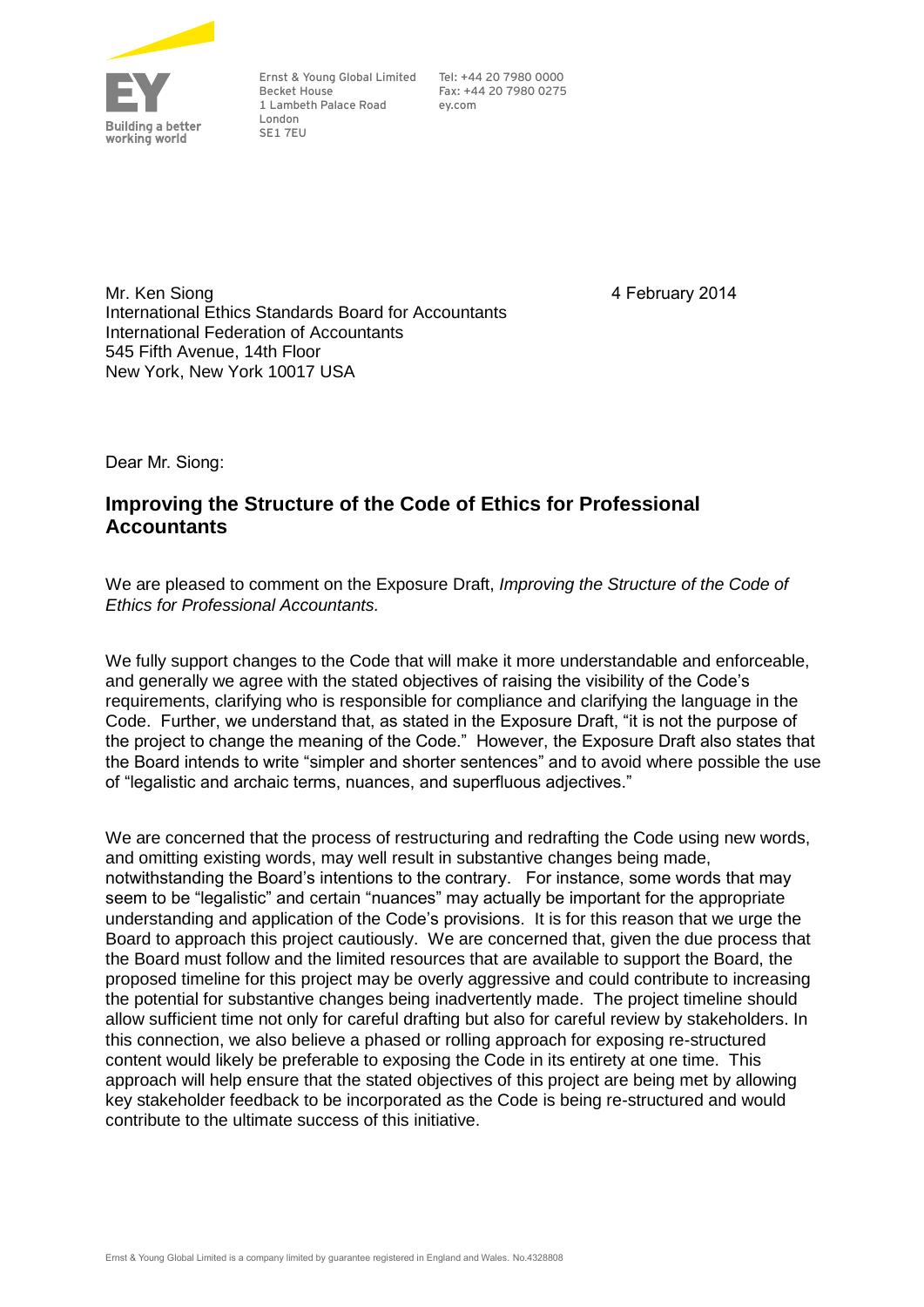

We also ask the Board to ensure that appropriate due process be provided in connection with the promulgation of any new requirements that might emerge as a result of this project. The consultation paper does state that any new substantive changes to the Code will be subject to the Board's normal due process, but it is unclear whether this will occur as part of this current project or will be the subject of a separate project. The discussion on responsibility contained in the consultation suggests that the intention of the Board is to address proposed new requirements within this current project. If that approach is taken, the new requirements may not be subject to adequate discussion and analysis. Accordingly, we recommend that new requirements in the Code be considered as part of a separate and distinct project or projects to ensure a very clear delineation of structural changes versus new requirements and to ensure that the appropriate level of attention by the Board and by stakeholders is placed on such changes.

Ten specific questions were identified on which the Board welcomed respondents' views and we have organized our response accordingly. Our comments are set out below.

# *Questions for respondents*

## **1. Do you believe that the approach outlined in this Consultation Paper, as reflected in the Illustrative Examples, would be likely to achieve IESBA's objective of making the Code more understandable? If not, why not and what other approaches might be taken?**

As mentioned above, we are supportive of the objectives of this project as articulated by the Board. We agree with changes to the Code that will make the language more concise and direct and support a reorganization that will enhance ease of use and highlight for users the distinctions between requirements and other interpretive material. The Illustrative Examples show some movement towards achieving these objectives. However, we do have some observations and suggestions on the exposed structure which we ask the Board to consider.

We agree with the introduction of the new section *How to Use the Code.* Regardless of the final product that results from this project, we see the value in a section that helps the user navigate and apply the Code. We also agree with the idea of simpler language and clear delineations between requirements and examples or other interpretive material. However, in our view the language and structure used in the Illustrative Examples did not appear to achieve the Board's stated objective of improving the usability of the Code and in many respects resulted in a more cumbersome and less accessible Code than the extant version.

More specifically:

a) While we support a clearer delineation between requirements and guidance, we do not see great benefit in clearly separating requirements from application guidance and other interpretative material. Such a separation can be useful when there is a relatively large volume of text on each subject such as in the ISAs. In Section 290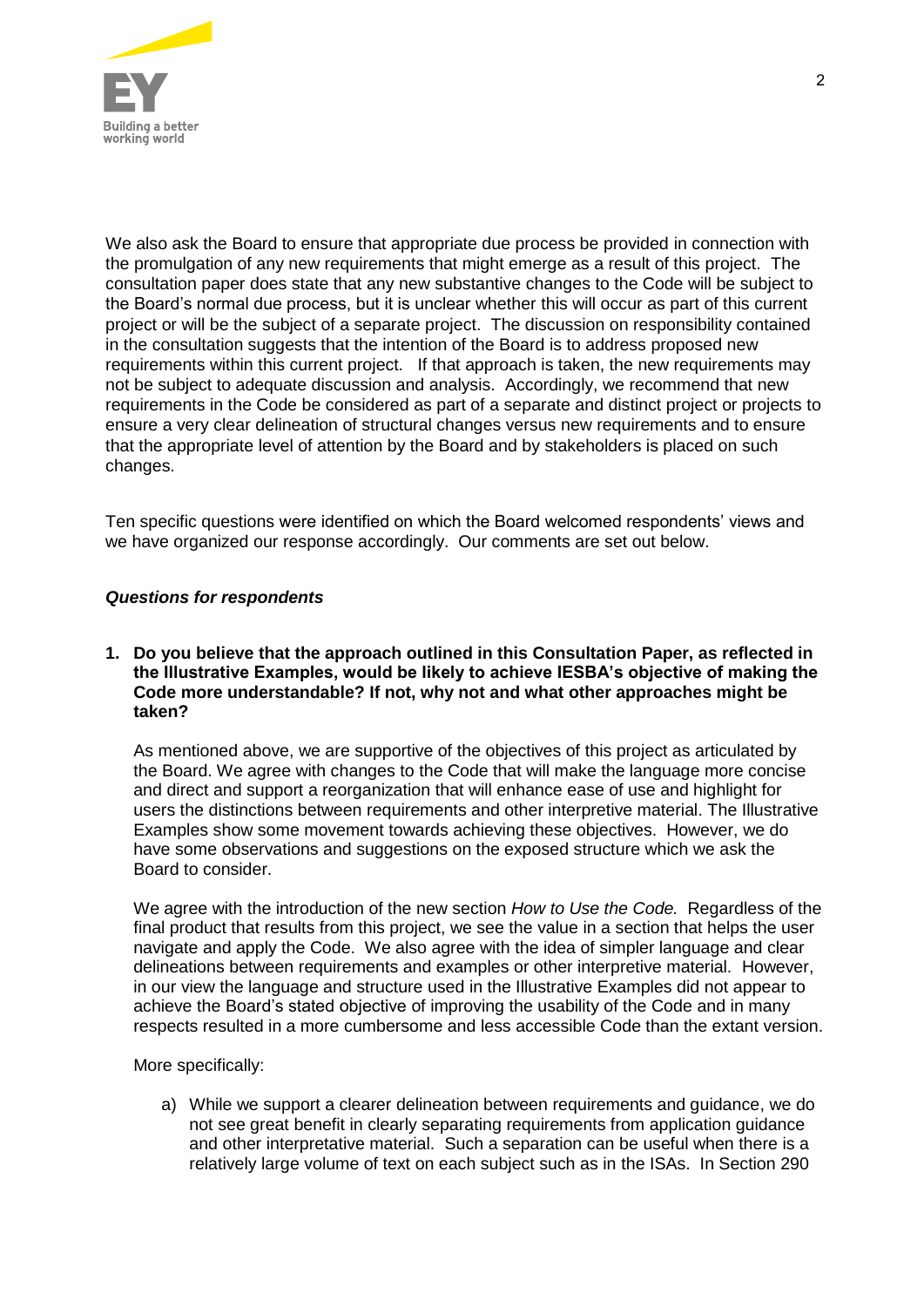

*Independence—Audit and Review Engagements* there are 38 sections of which only seven are longer than six paragraphs. Separating requirements from application guidance for each section, as proposed by the Board, when the amount of text involved is relatively limited, can reduce clarity and usability rather than increase it. For example, the illustrative new section on Business Relationships has been lengthened to 923 words, as compared with the extant section in the Code which contains 535 words, without the addition of new requirements or guidance. In addition, this illustrative section has become overly structured with 14 headings and sub-headings for only eight paragraphs. The proposed new framework, in our view, has made the content less accessible and less easy to follow than the extant section on Business Relationships.

- b) We do not find useful the repetition of commonly used definitions, fundamental principles and the conceptual framework in every section. This content should be located in specific sections of the Code, as they currently are, and not repeated in every section.
- c) Visually we found the proposed use of various fonts and styles to highlight defined terms to be a distraction. We do not see a need for highlighting such terms and do not see similar highlighting in existing standards and regulations promulgated by other standards setters. It is important that key terms are defined or explained but we see no benefit from highlighting every such term in the text.

We understand that in its deliberations the Board considered the use of bold text to highlight requirements but dismissed it as an alternative. Such an approach, which we would support, is used by the UK's independent regulator, the Financial Reporting Council (FRC) and would permit requirements to be clearly highlighted while at the same time allowing both the requirements and explanatory material to be presented in concise and holistic manner.

#### **2. Do you believe that the approach outlined in this Consultation Paper, as reflected in the Illustrative Examples would be likely to make the Code more capable of being adopted into laws and regulations, effectively implemented and consistently applied? If not, why not and what other approaches might be taken?**

Yes. We believe that enhanced clarity in the Code and clearer delineations of requirements from other interpretive material in the Code will make the adoption of the Code, or discreet requirements of the Code more easily and more effectively implemented and consistently applied.

## **3. Do you have any comments on the suggestions as to the numbering and ordering of the content of the Code (including reversing the order of extant Part B and Part C), as set out in paragraph 20 of the Consultation Paper?**

We have no objections to the Board adopting new numbering for the Code. We believe that the numbering scheme proposed in the consultation paper can assist in managing future enhancements to the Code without impacting other sections. We are less convinced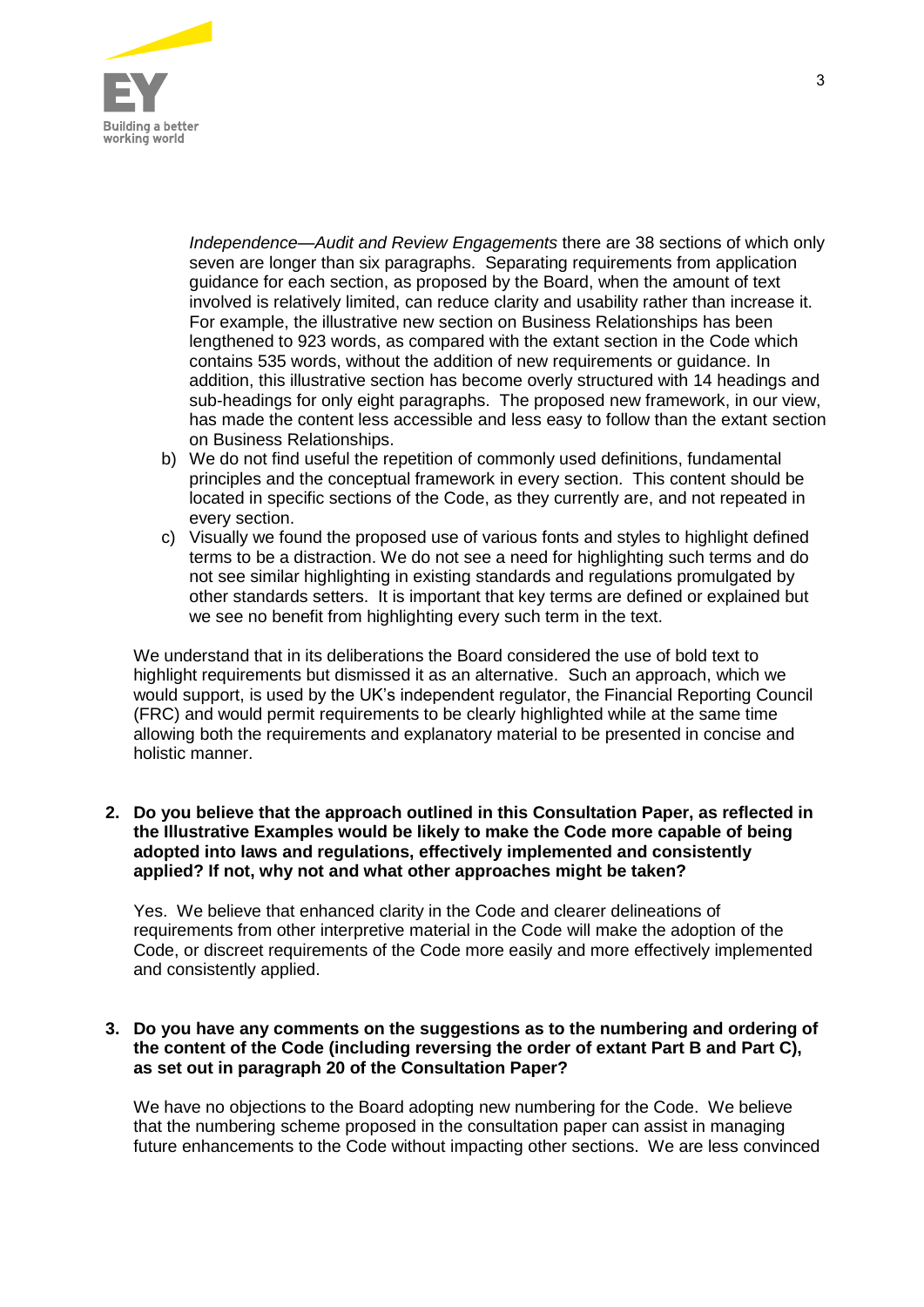

as to the rationale for changing the order of extant Part B and C. However, we believe that this should be evaluated with the proposals on re-branding and the publication of separate standards as outlined in question 4 below.

## **4. Do you believe that issuing the provisions in the Code as separate standards or rebranding the Code, for example as International Standards on Ethics, would achieve benefits such as improving the visibility or enforceability of the Code?**

Yes, we agree that the Code could benefit from re-branding, particularly with respect to the Independence content, which we believe should be re-framed as standards. This approach should also be considered for other sections. We are in favour of the Code being rebranded as the international standards on ethics, consistent with most other frameworks. We also believe that the separation of the Code between ethical standards for auditors as compared to ethical standards for other accountants would better reflect how such standards are adopted or implemented in many jurisdictions. The split between ethical standards applicable to auditors versus other accountants recognizes the fact that in many countries (e.g. UK, France, Italy) ethical standards applicable to auditors are adopted by regulators whereas independence rules are more the remit of professional bodies.

#### **5. Do you believe that the suggestions as to use of language, as reflected in the Illustrative Examples, are helpful? If not, why not?**

We support the objectives articulated by the Board to make the language simpler, shorter, and more direct. Except for our comments noted under item 1 above, we found that the language is improved. However, we see some examples where there is further room for improvement. For example, the Illustrative Examples contain the phrase "firm or network firms" in many instances, whereas the extant Code uses "firm" and relies on the definitions to clarify the fact that the firm always includes network firms unless otherwise stated. We believe that the current approach in the Code is appropriate and an objective of this project should be to keep the text simple rather than being overly precise.

#### **6. Do you consider it is necessary to clarify responsibility in the Code? If so, do you consider that the illustrative approach to responsibility is an appropriate means to enhance the usability and enforceability of the Code? If not, what other approach would you recommend?**

Yes, we believe the Code should include a requirement for a firm to have policies and procedures that enable identification of the individual(s) responsible for maintaining independence rather than just cross referencing to ISQC1. The illustration provided in this Exposure Draft provides a good starting point but we believe this section could be enhanced. For example, there could be a discussion of the role of leadership of the firm in fostering a culture of ethical behaviour.

In view of its importance, we recommend that this matter be the subject of a specific project so as to ensure that the subject is appropriately deliberated. The consultation states that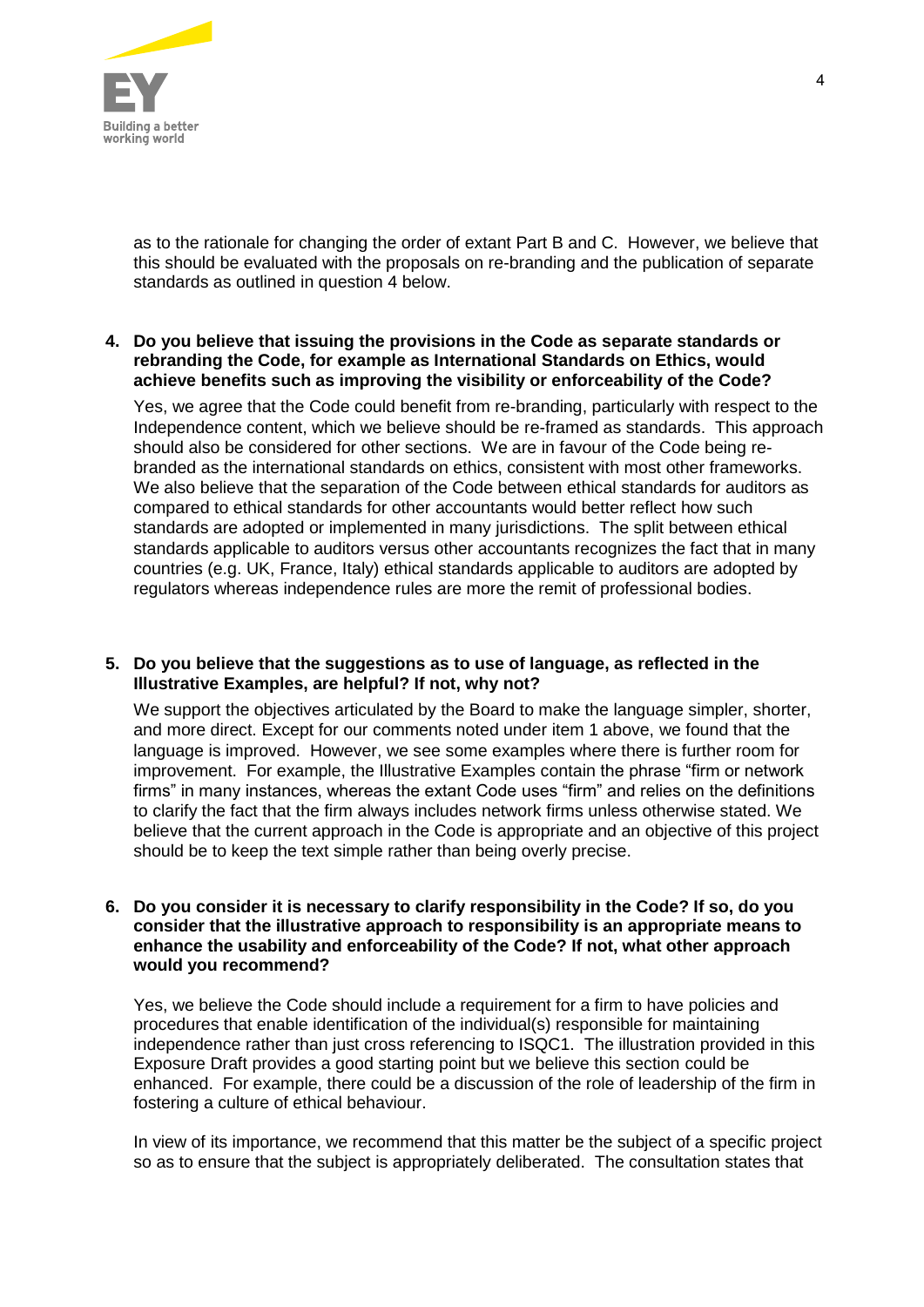

any new requirements will be subject to the Board's normal due process and specifically mentions responsibility as one subject that may generate new requirements. However, it does not make clear whether such matters will be the subject of separate projects.

# **7. Do you find the examples of responsible individuals illustrated in paragraph 33 useful?**

Yes, paragraph 33 represents a good first attempt at identifying responsible individuals. However, as mentioned in Question 6 we believe that this provision can be enhanced.

#### **8. Do you have any comments on the suggestions for an electronic version of the Code, including which aspects might be particularly helpful in practice?**

Although we can see the benefit of an electronic version of the Code, we do not see it as a priority at this time. We are unaware of any jurisdiction where an electronic version is considered the official version of any set of standards or regulations. We consider a pdf text version with easy navigation (e.g. active links from the table of contents to applicable sections) as imperative.

# **9. Do you have any comments on the indicative timeline described in Section VIII of this Paper?**

Yes. We believe the timing outlined in Section VIII is overly aggressive in view of the due process the Board must follow and the limited resources available to support the Board and that a target to expose a fully restructured Code by October 2015 does not provide sufficient time for the careful drafting and review that is necessary for a project of this scale to be successful. We see significant potential for unintended changes in meaning if the drafting occurs at such an accelerated pace. Additionally, we believe a generous review period is critical to the success of this project to allow respondents to confirm that the proposed new Code is accurate and meets the Board's stated objectives.

In this connection, we suggest the Board consider drafting and exposing the Code in sections, rather than endeavouring to expose the Code in its entirety at one time. Breaking down the project into more manageable components would have the advantage of enabling the Board to incorporate feedback from key stakeholders and to refine its approach as the project evolves. For example, Parts A and B (excluding sections 290 and 291) could be exposed as a first step and then sections 290 and 291 and finally Part C.

# **10. Do you have any other comments on the matters set out in the Consultation Paper?**